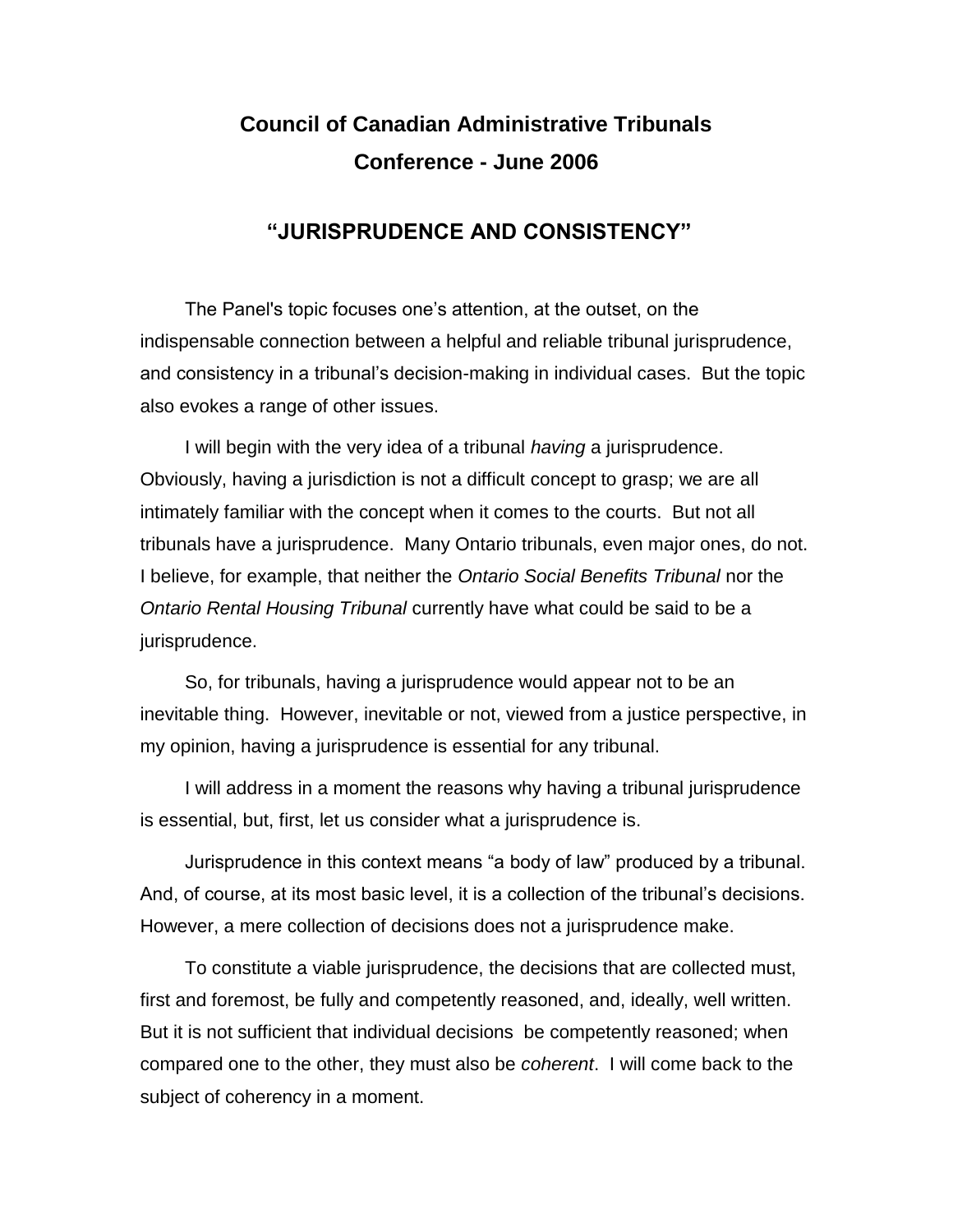Secondly, for a collection of decisions to constitute a jurisprudence, the decisions must not only be competent and coherent, they must also be readily accessible – to both potential and actual parties and their counsel, to academic researchers, to the public and the press, as well as to each of the members of the tribunal in question and to the government, etc.

To be accessible to that wide audience, they must, of course, be published, if only electronically – that is, they must be made available on a medium that allows anyone to look at them at their convenience.

But to be accessible, the decisions must not only be available to be *read* by anyone at their convenience, they must also be organized in a manner that allows them to be readily searched for the answers to particular questions. No one can afford the time to read a large volume of decisions sequentially in the hope of finding a decision that is relevant to one's question, and no one can assert that a tribunal's jurisprudence stands for anything in particular, without being able to reference all of the tribunal's decisions on the point.

So, for a collection of decisions to constitute a jurisprudence, the collection must be intelligently indexed against all the potentially relevant topics.

Moreover, for the indexing function to be exercised effectively, and to provide for ready access to the full-text of a decision – for recognizing quickly whether this is a decision one wants to spend time reading or not – a viable jurisprudence must also have, for each of the collected decisions, a reliable summary. In the courts' jurisprudence, we call them "head notes"; but whatever one calls them, they are indispensable to effective access.

Thus, a jurisprudence is a published, well-indexed and head-noted collection of the full-text of a tribunal's fully and well reasoned, coherent decisions.

And, of course, creating and maintaining an effective jurisprudence is not inexpensive. In addition to what it takes in budget terms from an institutional perspective to *produce* competent, well-reasoned, coherent decisions in the first

2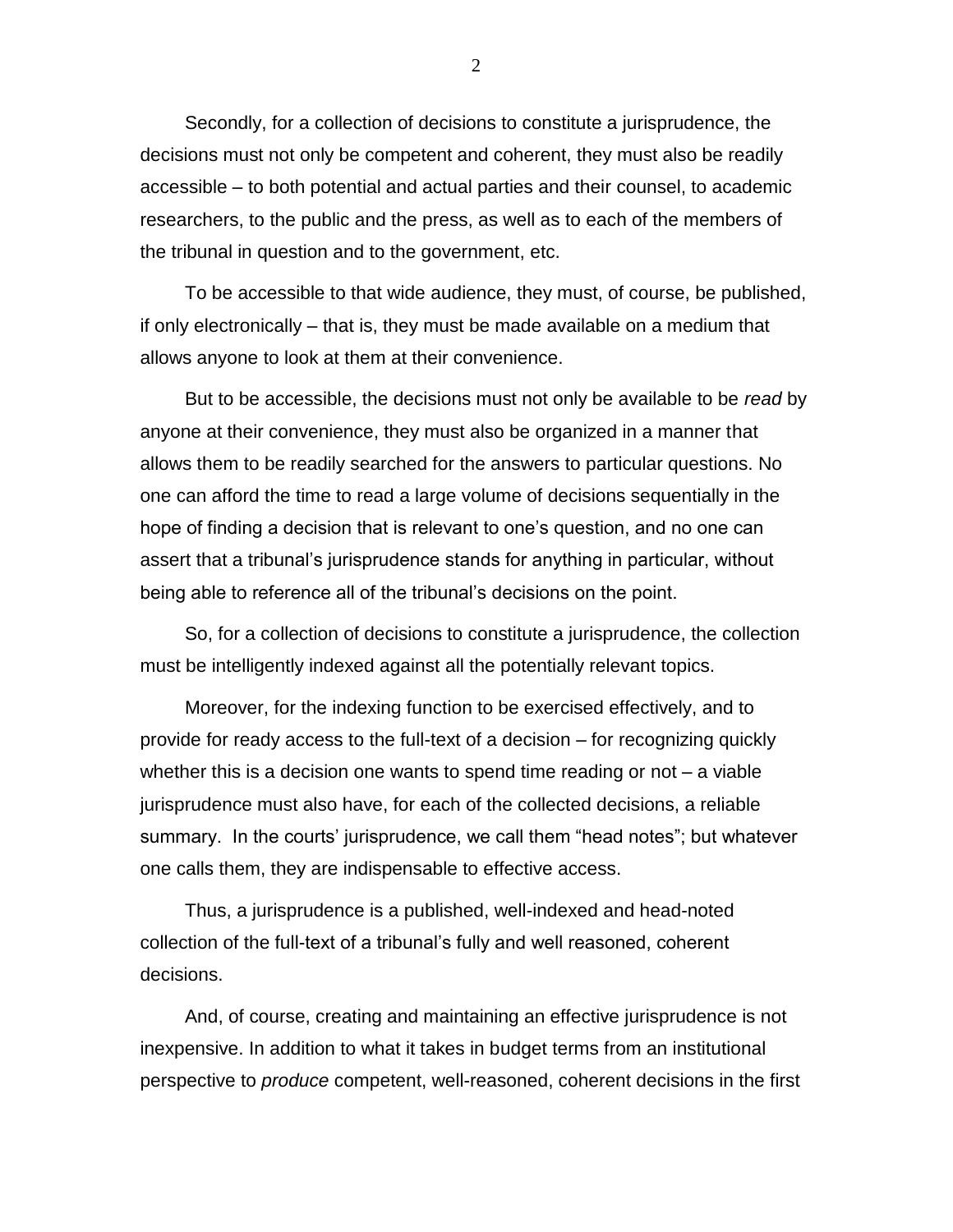place, one also needs competent professionals to do the indexing and summarizing and to organize and administer the publishing in whatever form it takes.

Where the volume of decisions is very high, one can help manage the expense by not publishing all of a tribunal's decisions, but then there is an issue as to an appropriately objective process for selecting the decisions that are to become part of the jurisprudence.

So what is the justification for spending money on the creation and maintenance of a tribunal jurisprudence – that is, why do I say that from a justice perspective a tribunal having a jurisprudence is essential?

Here is a list of reasons that does not pretend to be nearly complete.

First, the principle that like cases should receive like treatment is one of the most fundamental principles of any liberal theory of justice – indeed, some philosophers are of the view that it is *the* most fundamental principle. And, without a jurisprudence, it is completely impossible for that principle to be respected. Without a jurisprudence, losing parties do not know and cannot find out if other parties with like cases have received the same treatment. Moreover, the tribunal members themselves cannot find out if their planned decision in a particular case is in conformance with that principle, since they too cannot access the like cases which their colleagues have previously decided.

And, without a jurisprudence, neither the tribunal's management nor the Minister to whom the tribunal reports or the legislature can know to what extent the "like cases" principle is being respected.

Second, without a jurisprudence, a tribunal simply cannot be held accountable for the quality of its decision-making. For without a jurisprudence, outside critics, the advocacy community, legislative counsel, the press, the host Ministry's staff, can only evaluate the tribunal's performance one decision at a time, whereas it is the overall quality of the *body* of decisions and the relationship of each decision to the others that tells the tale as far as the tribunal's institutional performance is concerned.

3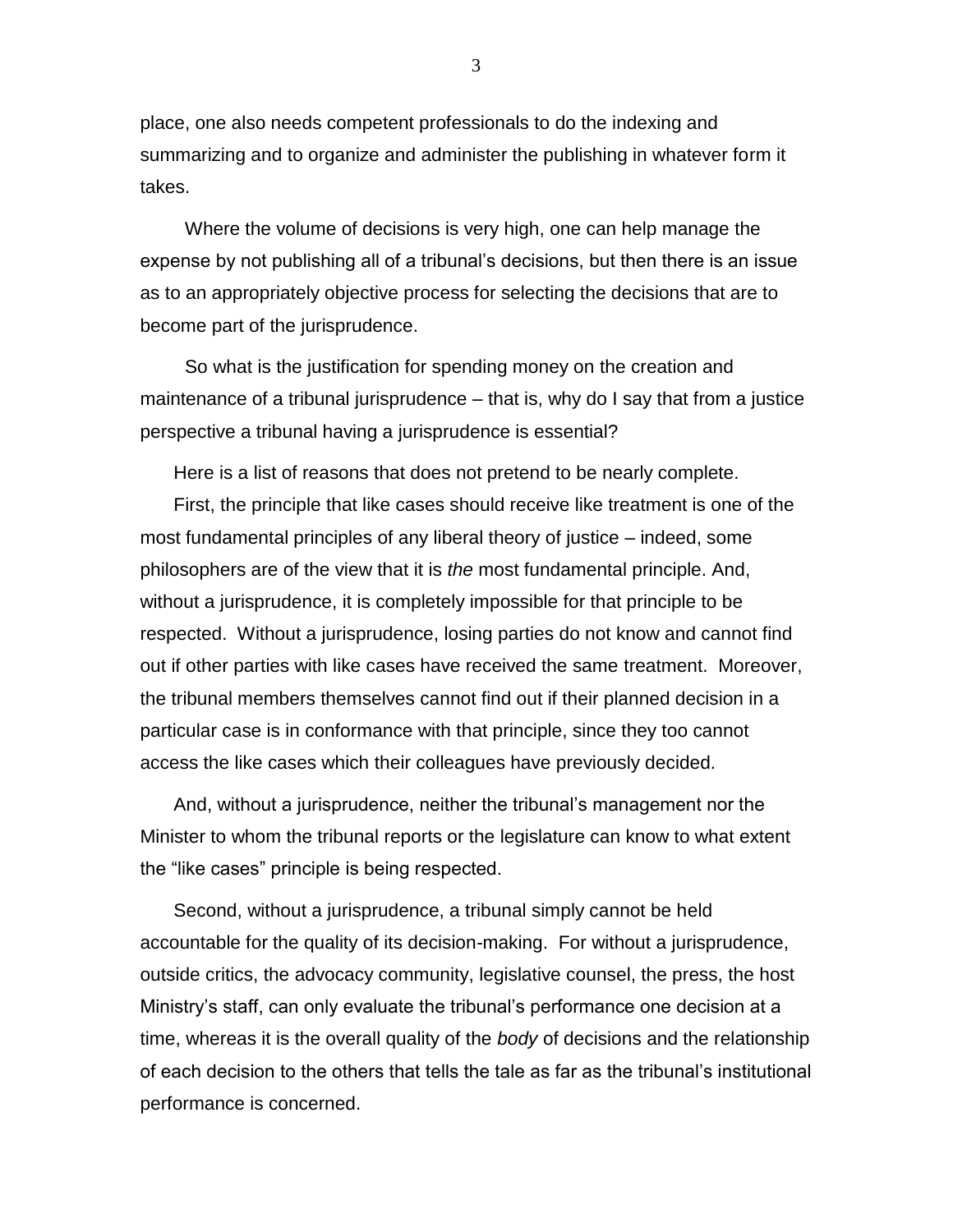Three: Without a jurisprudence, there is no possibility of the tribunal's understanding of its constituent statue evolving in the common-law manner over the course of a series of decisions dealing with related issues. In short, there is no possibility of achieving coherency in a tribunal's body of decisions. If it is not part of a jurisprudence, every decision becomes a one-off event except for whatever anecdotal knowledge of the decision that might come to the attention of another decision-maker or parties in other cases in an informal and random way.

Four: Of course, the existence of a tribunal jurisprudence allows potential parties and/or their counsel to evaluate the likelihood of success if they decide to take their case to the tribunal, and thus discourages applications that an examination of a jurisprudence would show to be problematic.

Five: A jurisprudence allows parties and/or their counsel who do decide to apply to the tribunal to discover the issues they are likely to face and the law which the tribunal applies and thus gives them a fair opportunity to prepare an informed and intelligently focused and argued case. This in turn helps the tribunal panel to make an informed and intelligent decision.

Six: Finally, without a jurisprudence, the courts are prevented, on judicial review, from considering a tribunal decision in the context provided by other tribunal decisions on related issues. The absence of a jurisprudence, therefore, undermines the Court's chance of rendering a contextually sensible decision.

One need only consider for a moment these reasons for *having* a jurisprudence to recognize the wisdom of the Supreme Court of Canada's observation in *Consolidated Bathurst* that with respect to important generic issues there is a "necessity" - the Court's word – to maintain a "high degree of quality and coherence" in a tribunal's decisions.<sup>1</sup> Obviously, the jurisprudence is not useful if the decisions are not competent or, when compared one to the other, not coherent.

 $\overline{a}$ 

<sup>1</sup> Consolidated-Bathurst Packaging Ltd. v. International Woodworkers of America, Local 2-69, [1990] 1 S.C.R 282, at 324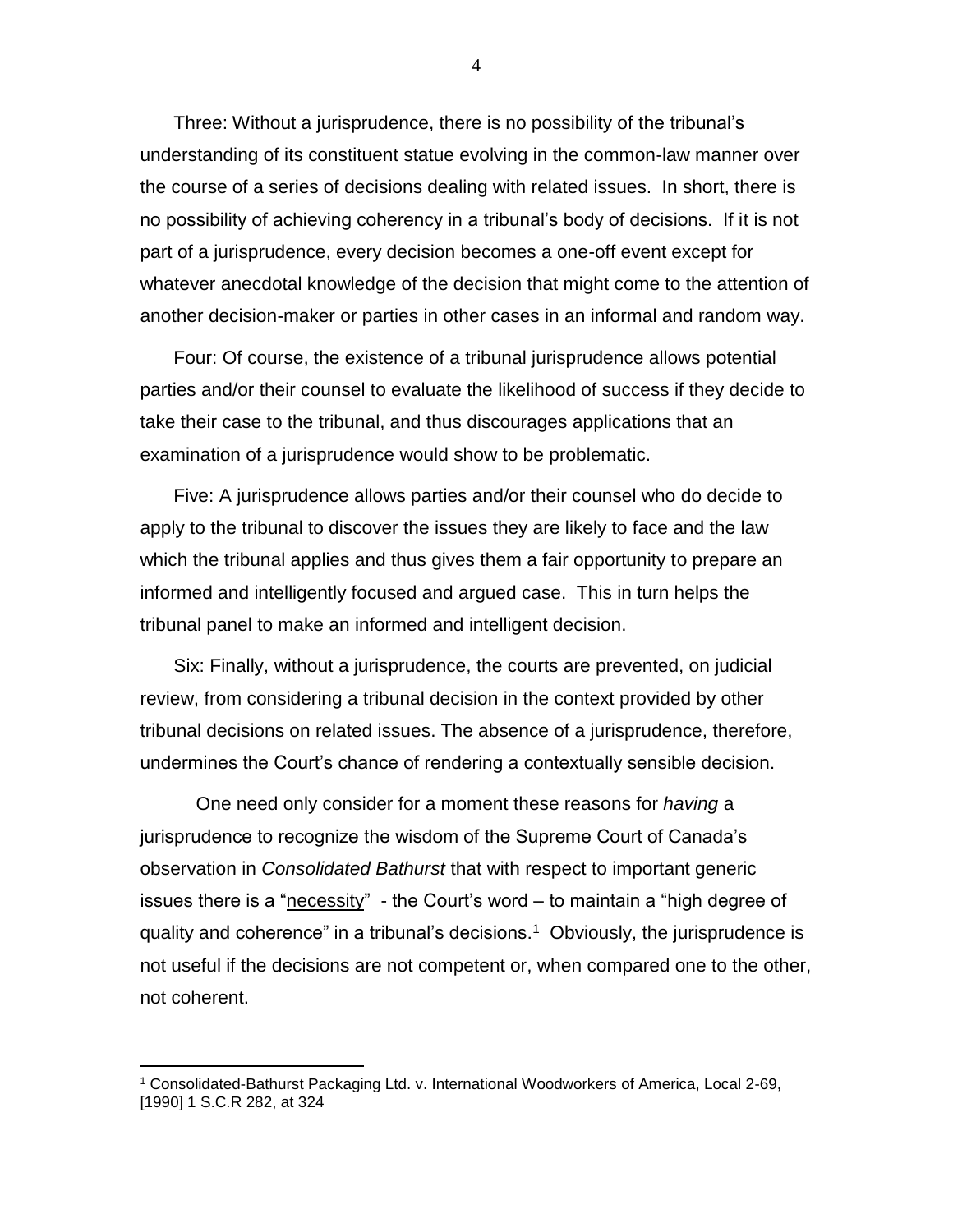That reference to *Consolidated Bathurst* prompts me to speak more generally of the jurisprudence that authorizes – and puts limits on – the kinds of things that a tribunal may do to institutionalize its decisions – which is to say: what a tribunal may do to ensure that decisions made by its members conform with the *tribunal's* standards of decision-making.

Obviously, when one speaks of jurisprudence and consistency, one evokes the age-old question of how one squares a tribunal's institutional need for decisions that conform to its institutional standards of consistency and coherency, with the traditional independence and autonomy of the decisionmaking of individual tribunal adjudicators.

The leading decision on how one may do that - on how a tribunal may legitimately *institutionalize* its members' decision-making – is *Consolidated*  Bathurst, a 1990 decision of the Supreme Court of Canada.<sup>2</sup> The principles governing the institutionalizing of tribunal decision-making laid down in that decision were subsequently confirmed and/or clarified by the Supreme Court in two later decisions: *Tremblay* in 1992<sup>3</sup> and *Ellis-Don* in 2001<sup>4</sup> . In Ontario we also have the 1992 decision of the Ontario Court of Appeal in *Khan*. 5

These are the decisions that laid down the legal foundations for institutionalized decision-making – authorizing tribunal management to devise procedural structures and strategies designed to influence the decision-making of individual tribunal members towards a consistent, high quality and coherent body of tribunal decisions.

The principles established by this jurisprudence have proven to constitute an enduring legal matrix against which the appropriateness of particular institutionalizing processes continues to be measured.

 $\overline{a}$ 

<sup>2</sup> . Id.

<sup>3</sup> *Quebec (Commission des affaires sociales)* c. *Tremblay*, [1992] 1 S.C.R. 952

<sup>4</sup> *Ellis-Don Ltd.* v. *Ontario (Labour Relations Board*), [2001] 1 S.C.R. 221.

<sup>5</sup> *Khan* v. *College of Physicians & Surgeons* (Ontario) (1992), 9 O.R. (3d) 641 (C. A.)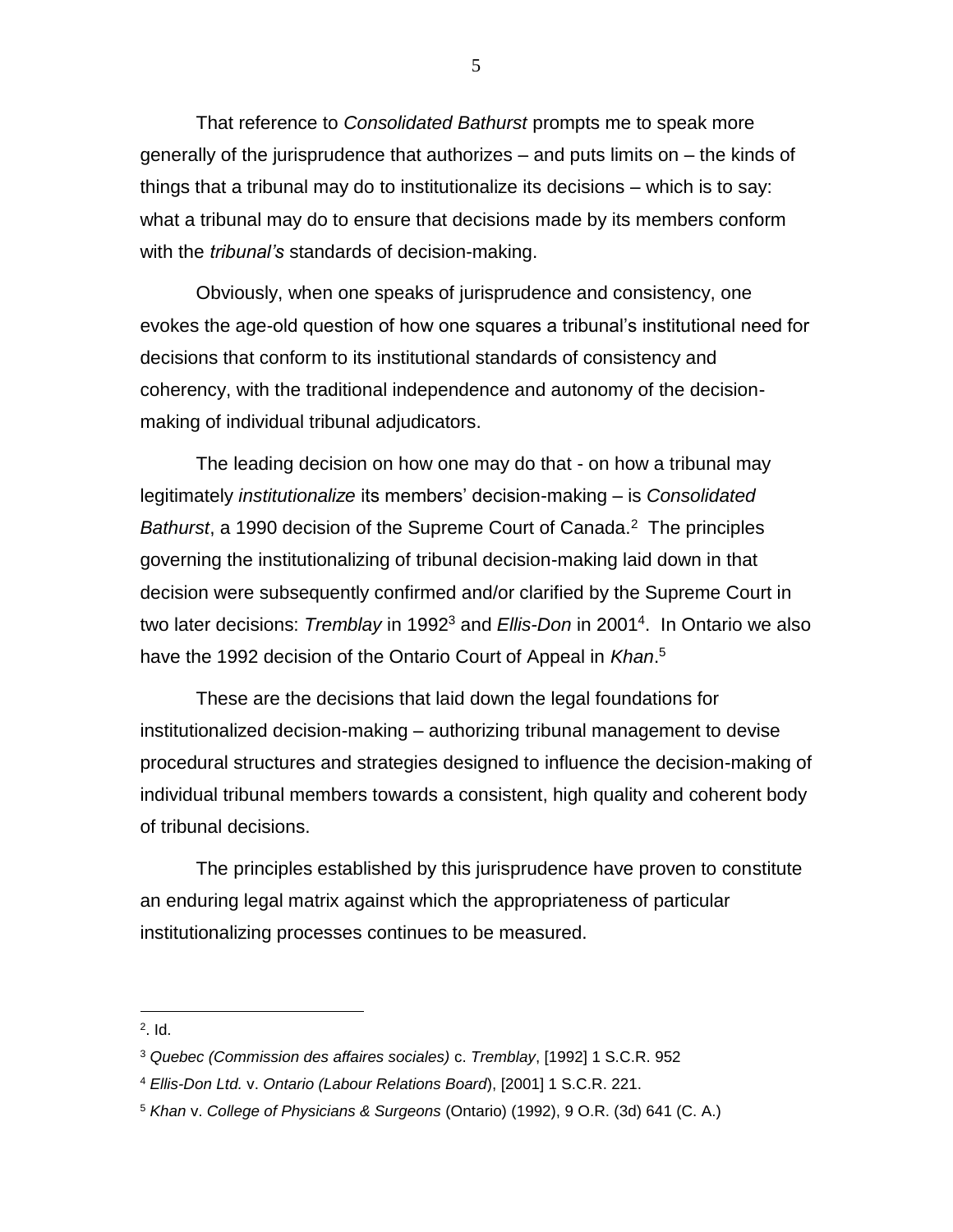Of course, there continue to be issues as to whether a particular institutionalizing strategy is or is not consistent with these principles. As we have heard in previous sessions of this Conference, the IRB is in the midst of some litigation on that question as it relates to certain of its current decisioninstitutionalizing strategies. However, the validity of what we have come to refer to generically as the *Consolidated Bathurst* principles is now seen to be largely settled.

This workshop's topic: "jurisprudence and consistency", rather suggests that "consistency" is the signal requirement of a jurisprudence. And, obviously, it *is* true that consistency is an important criterion for a useful jurisprudence. But in *Consolidated Bathurst* the Supreme Court referred to the importance of both consistency and coherency and, of course, they are not the same thing.

One has consistency when cases with like facts in point of fact produce like results. One has coherency, on the other hand, when cases with unlike facts produce decisions that are not discordant with other tribunal decisions; where the principles or theories identified and applied in decisions dealing with different facts are seen to be logically harmonious one with the other.

And, one can also have coherency – can require coherency – even when one has inconsistent decisions on undistinguishable facts. The Supreme Court of Canada recognized in *Tremblay* that consistency of decisions is not *always* to be expected – that "ordinarily, precedent is developed by the actual decisionmakers over a series of decisions" and that "a tribunal hearing a new question may thus render a number of contradictory judgments before a consensus naturally emerges". <sup>6</sup>

Moreover, the Supreme Court has subsequently confirmed (in *Domtar*) that the fact that one of a tribunal's decisions conflicts directly with another of that same tribunal's decisions is not a reason for quashing either decision.<sup>7</sup>

 $\overline{a}$ 

6

<sup>6</sup> Tremblay, at 974

<sup>7</sup> *Domtar Inc. v. Quebec (Commission d'appel en matière de lésions professionnelles)*, [1993] 2 S.C.R. 756, at para. 93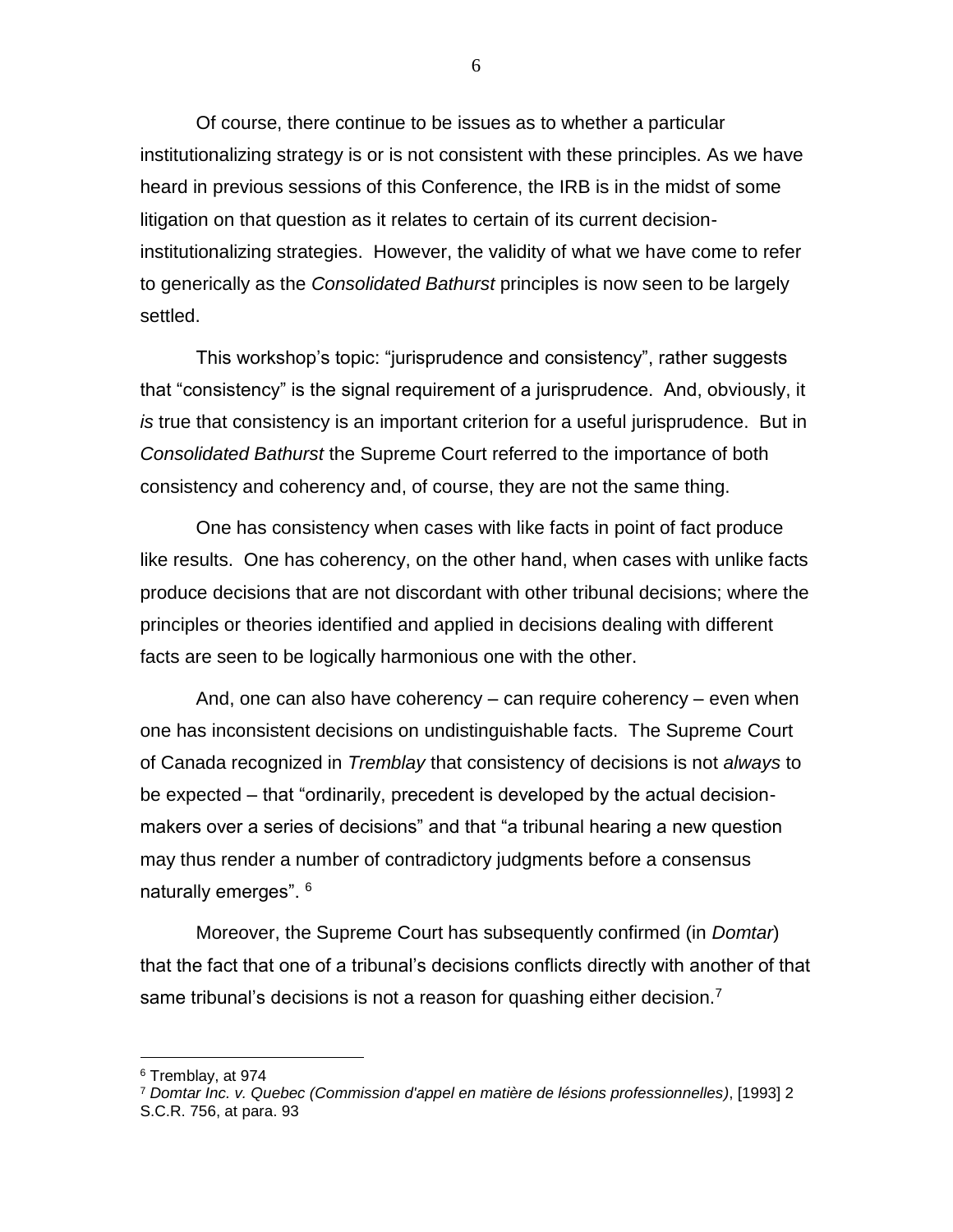Inconsistent decisions would be coherent if the reasons given for the subsequent decision explicitly identified what it was about the earlier decision that the subsequent decision-maker did not accept and stated why he or she thought that the decision to be wrong. Then a third decision-maker faced with the same undistinguishable facts would have to choose between the two previous and conflicting decisions, or to choose a path of his or her own, and as long as he or she also detailed the argument which led to whatever choice he or she made, the *coherency* of those three decisions would be assured. They would not be consistent but they would be coherent.

It is not, however, only about consistency and coherency; those are two criteria of good quality decisions but only two. And, once a tribunal begins to concern itself with the consistency and coherency of its jurisprudence it is logically unavoidable that it also then must concern itself with other criteria of decision quality. Every one will have their own list of the characteristics of a good decision. My own list is virtually identical to the well-known WSIAT Hallmarks of Decision Quality, and would read as follows:

- 1. A good decision does not ignore or overlook relevant issues fairly raised by the facts.
- 2. It makes the evidence base for the decision clear.
- 3. On issues of law or on generic technical issues, the decision does not conflict with previous tribunal decisions unless the conflict is explicitly identified and the reasons for the disagreement with the previous decision or decisions are specified.
- 4. The decision makes the decision-maker's reasoning clear.
- 5. The decision meets reasonable standards of readability.
- 6. It also conforms reasonably with the tribunal's standard decision formats.
- 7. The decision's technical and legal terminology is consistent with that used by the tribunal's other decision makers, and the use of unnecessary jargon is carefully avoided.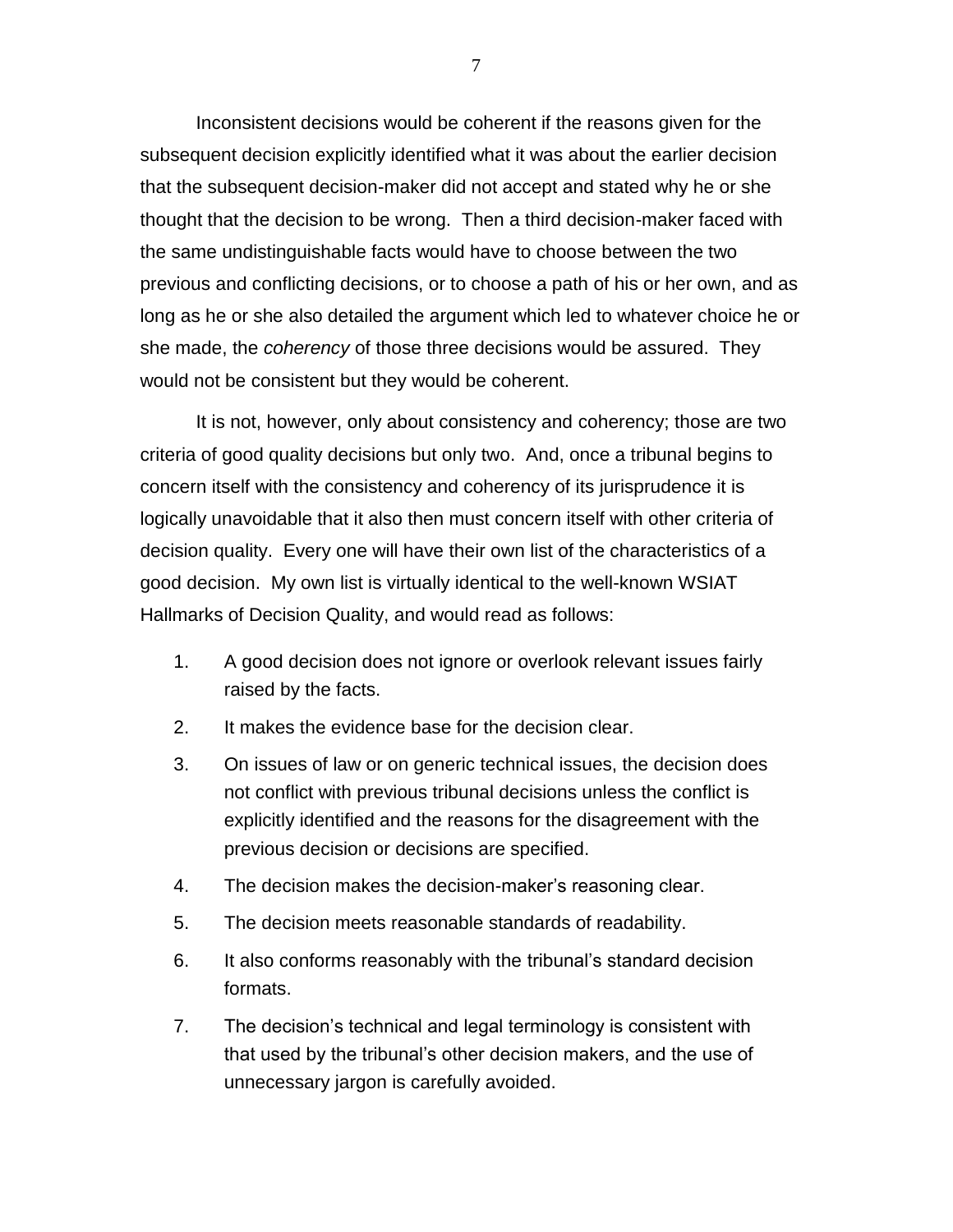- 8. The decision contributes appropriately to a body of decisions that must be, as far as possible, internally coherent.
- 9. The decision does not support permanent conflicting tribunal positions on clear issues of law or on clear generic technical issues. Such conflicts may occur while a tribunal position on new issues is being developed, but they cannot be a permanent feature of the Tribunal's body of decisions over the long term.
- 10. The decision conforms with applicable statutory and common law, and appropriately reflects the tribunal's commitment to the rule of law.
- 11. The decision forms a useful part of the tribunal's body of decisions that must be a reasonably accessible and helpful resource for understanding and preparing to deal with the issues in new cases and for respecting effectively the important principle that like cases should receive like treatment.

One of the things about this list – and, indeed, about anyone's list of what it takes to make a good decision – is that it does not reflect only the interests of the parties to a particular case, nor just the interests of the member who happens to be the decision-maker on that case, it also reflects in important measure the *tribunal's* institutional interests – that is, the fact that decisions produced by tribunal members are *tribunal* decisions – they are made by individual tribunal members, but those members are typically performing a tribunal function, not an individual function.

It follows that if the decision-making of a particular member does not satisfy a tribunal's institutional criteria and standards of quality, then the tribunal's corporate management – typically the chair – has an obligation to fix that problem. And, usually, the chair's strategy is to establish procedures and processes that are effective in influencing the decision-makers to comply with the tribunal's criteria of quality in the first place.

The famous example of such procedures and process is, of course, the Ontario Labour Relations Board's consideration of draft decisions at "full board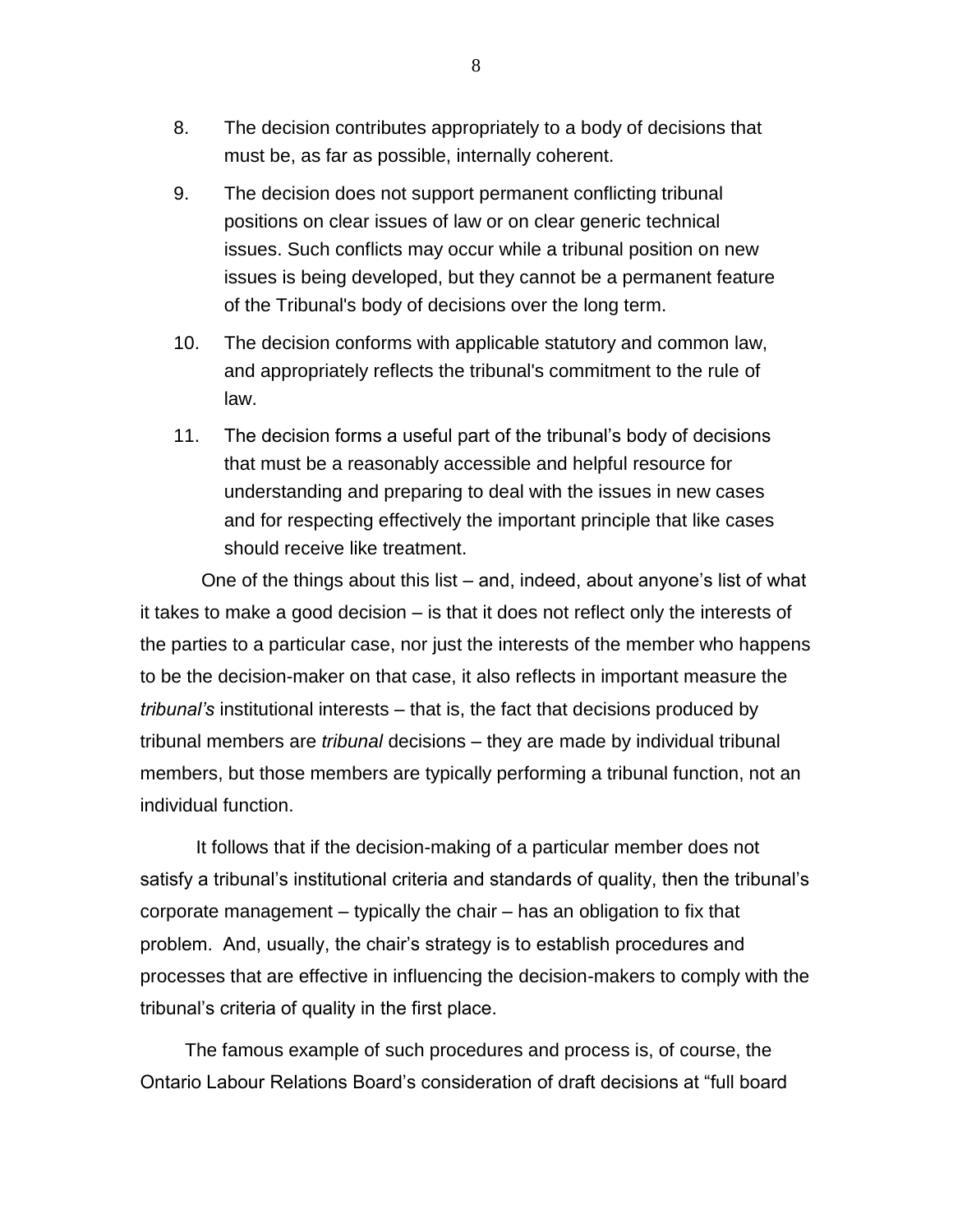meetings"; which is what was challenged – unsuccessfully – in both *Consolidated Bathurst* and *Ellis-Don*.

But every tribunal has its own strategies for institutionalizing its decisions. And my panel colleagues will, I understand, be speaking more about that.

As background for that discussion, I propose to close by describing the *Consolidated Bathurst Principles*. This is the legal framework within which the institutionalizing of Tribunal decisions must fit.

For each of the following principles there is full support in the *Consolidated Bathurst* line of cases, to which I referred above. The order in which they appear in the following list is an order of my choosing not that of the Court's.

1. The rules of natural justice must take into account the institutional constraints faced by an administrative tribunal.<sup>8</sup>

2. With respect to important generic issues there is a "necessity" to maintain "a high degree of quality and coherence" in a tribunal's decisions.<sup>9</sup>

3. The coherence and quality of the decisions of a tribunal's decisionmakers must be "fostered by the Tribunal".<sup>10</sup>  $-$  i.e., it is not optional.

4. The importance of adjudicative coherence amongst the body of tribunal decisions is a relevant criterion for individual tribunal adjudicators even when they are not bound by any *stare decisis* rule, and adjudicators may properly allow themselves to be influenced by the opinion of colleagues in the interest of such coherence.<sup>11</sup>

5. A situation in which the outcome of an appeal or application will be different depending only on which members of a tribunal happened to be assigned to the case "will be difficult to reconcile with the notion of

 $\overline{a}$ 

<sup>11</sup> Id., at 333.

<sup>8</sup> *Consolidated Bathurst*, at 323.

<sup>9</sup> Id., at 324.

<sup>10</sup> Id., at 327.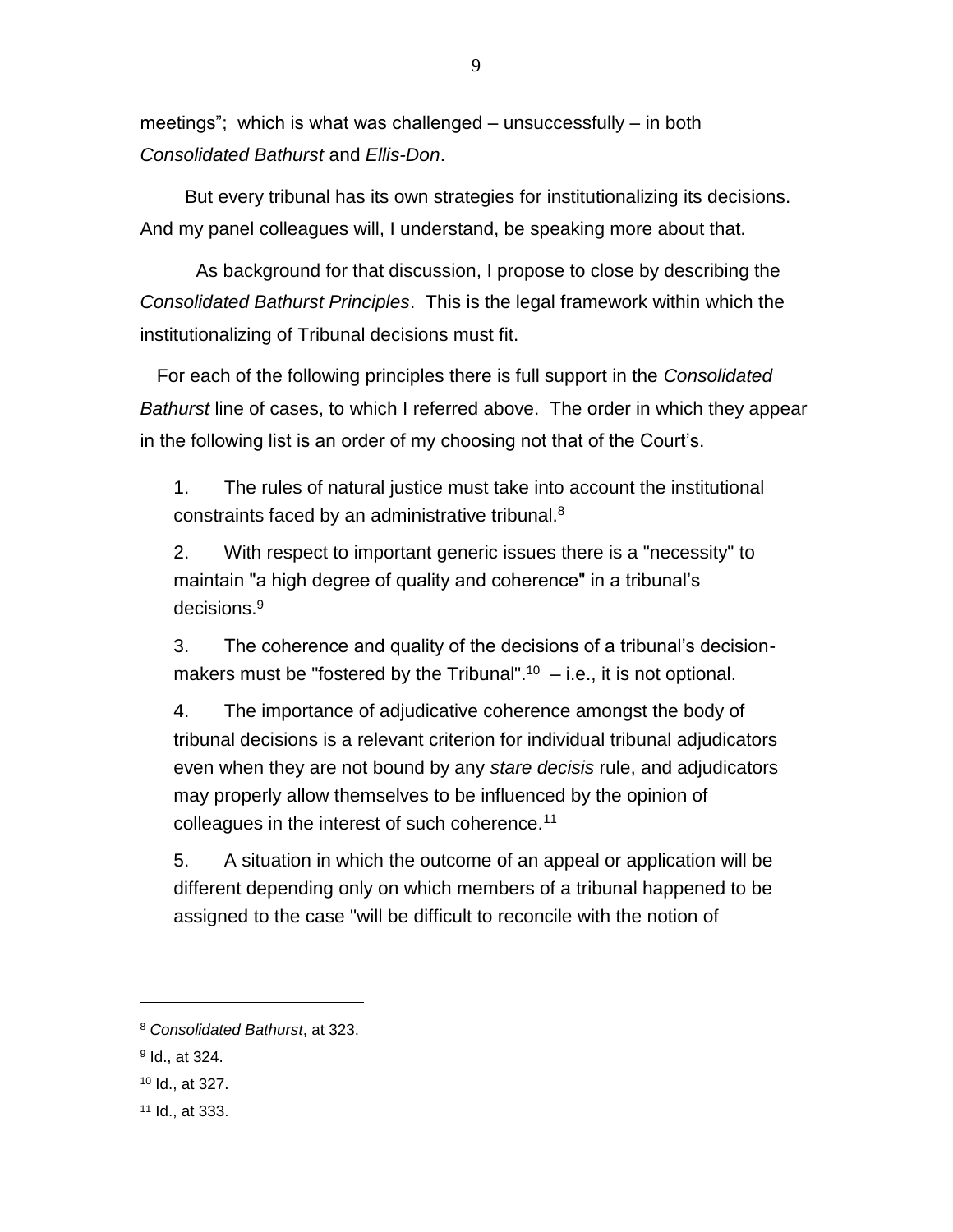equality before the law", which, the court commented, "is one of the main corollaries of the rule of law, and perhaps also the most intelligible".<sup>12</sup>

6. As mentioned previously above, consistency of decisions is not, however, always to be expected. The courts recognize, as I have said, that "ordinarily, precedent is developed by the actual decision-makers over a series of decisions" and that "a tribunal hearing a new question may thus render a number of contradictory judgments before a consensus naturally emerges".<sup>13</sup> The corollary to that, however, a tribunal that it may not continue to render contradictory judgments beyond that point.

7. The "institutionalizing" of decisions exists in our law. The problem is not whether such decisions should be sanctioned, but to organize the process in such a way as to limit its dangers.<sup>14</sup>

8. A tribunal's institutional processes for fostering coherence may include processes to which the parties or their representatives do not have access and which are openly designed to influence -- but not constrain -- individual adjudicators' decision-making on generic questions of law or policy.<sup>15</sup>

9. "… the relevant issue" the Court has said … "is not whether [the institutionalizing process] can cause panel members to change their minds but whether [it] impinges on the ability of panel members to decide according to their opinions."<sup>16</sup> That is to say, the internal institutionalizing process may influence a tribunal member's decision-making – indeed, it is specifically designed to influence that decision-making – but, as indicated in 8 above, it must not *constrain*, nor may it give the appearance of constraining, the decision-making of its members.

 $\overline{a}$ 

<sup>12</sup> Yves-Marie Morissette, "*Le controle de la competence d'attribution: these, antithese et synthese* (1986), 16 R.D.U.S. 591, cited with obvious approval in *Consolidated-Bathurst*, at 327.

<sup>13</sup> See supra, f.n. 4.

<sup>14</sup> *Consolidated Bathurst*, at 340.

 $15$  Id.

<sup>16</sup> From the majority judgment in *Consolidated-Bathurst*, quoted with approval in Tremblay, at 970.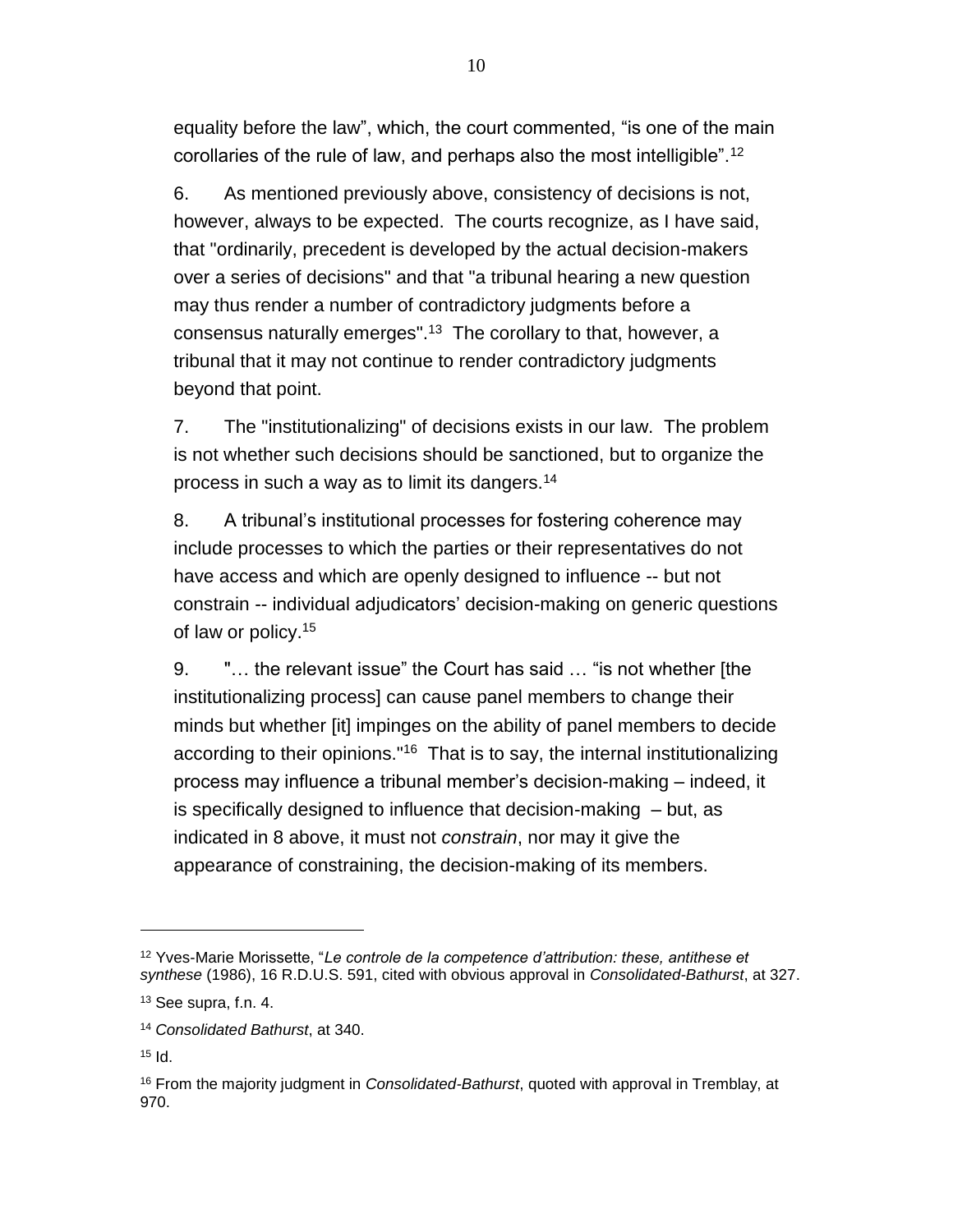10. "Institutionalizing [the decision-making of an adjudicative tribunal] provides important advantages and the threat to the independence of individual decision-makers inherent in institutionalizing processes must be weighed in light of these advantages."<sup>17</sup>

11. Participation in institutionalizing processes by individual tribunal decision-makers must not be mandatory.<sup>18</sup>

12. Findings of fact should not be the focus of institutionalizing processes.<sup>19</sup>

13. If an institutionalizing process [such as the OLRB's full-board meetings] leads to the identification of an issue in the case that the parties to the original hearing have not had an opportunity to address, the parties must be apprised of that issue and given an opportunity to respond to it.<sup>20</sup>

It is these principles against which the lawfulness of a tribunal's efforts to influence its members' decision-making so as to allow the tribunal to create and maintain a viable jurisprudence – amongst other things – must be judged.

Of course, in addition to effective decision-institutionalizing strategies, the creation and maintenance of a viable and useful tribunal jurisprudence also depends, realistically speaking, on a number of other important matters. These include the following:

- Appropriate limitations on the use and deployment of part-time members;
- Member qualifications that are relevant and rigorous;
- A merit-based and competitive appointments process;
- Competitive compensation levels;

 $\overline{a}$ <sup>17</sup> *Consolidated Bathurst*, at 328.

 $18$  Although, this author has often wondered why it would not be appropriate to expect a tribunal member to participate in the tribunal's institutionalizing processes providing that they were not of a nature that constrained his or her own decision in the final instance.

<sup>19</sup> See particularly, Ellis-Don.

<sup>20</sup> Consolidated Bathurst.